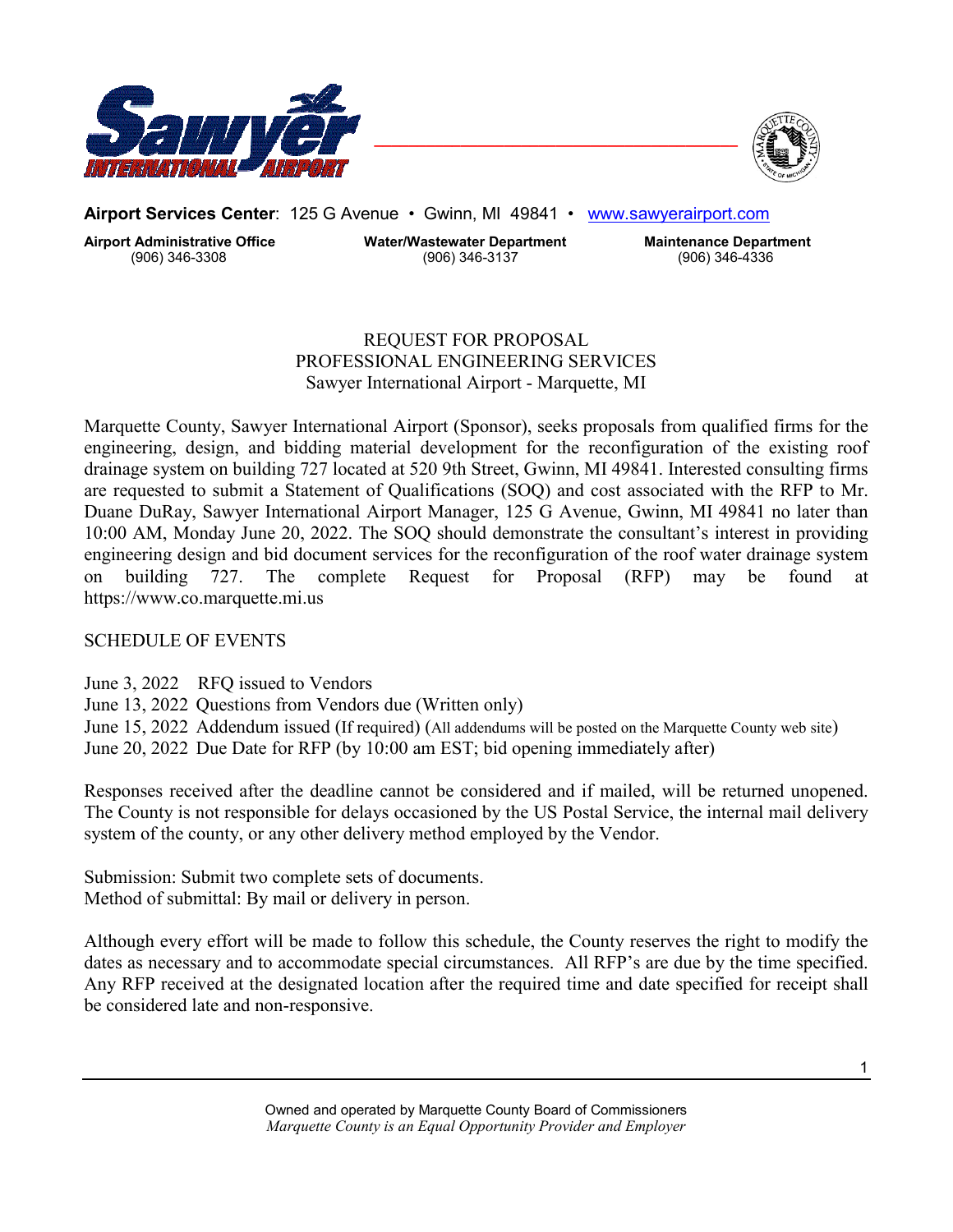## SCOPE OF SERVICES

Sawyer International Airport is looking to reconfigure the current roof drain system that is currently routed directly from the roof drains into the existing floor drain system that leads to the municipal storm drain system. Due to deficiencies in the drainage system, the request is to assess the roof drain system to accommodate necessary routing and drainage.

- $\triangleright$  Assess number of roof drains to insure the adequate number of drains are installed;
- $\triangleright$  Engineer the rerouting of the water discharge lines from the floor drains to an alternate location;
- $\triangleright$  Develop scope of work for sealing the existing floor drain system and rerouting the drainage plumbing with properly sized piping to necessitate efficient drainage;
- $\triangleright$  Bid development, review and recommendation.

**Note:** It is the responsibility of the Consultant to schedule and visit the site for any additional information on the project that is necessary for the project, see contact for scheduling below.

The point of contact (POC) is: Greg Goodman Cell: (906) 361-9591 Email: ggoodman@argonics.com

# INSURANCE DOCUMENTS

Respondents must be able to meet the County of Marquette's insurance standards as set forth in the attached Exhibit 1 for required coverage.

## ADDITIONAL RESPONSIBILITIES

- 1. All work shall be accomplished in accordance with all applicable Federal, State and local laws and regulations.
- 2. The contractor shall be responsible to acquire all permits (if any) required for the project.
- 3. Affirmative Action (41CFR part 60-4)
- 4. Civil Rights Title VI Assurance (49 USC § 47123 FAA Order 1400.11)
- 5. Davis Bacon Requirements (29 CFR Part 5)
- 6. Debarment and Suspension (2 CFR part 180 (Subpart C), 2 CFR part 1200, DOT Order 4200.5)
- 7. Disadvantaged Business Enterprise (49 CFR part 26)
- 8. Trade Restriction Certifications (49 USC § 50104, 49 CFR part 30)
- 9. Procurement of Recovered Materials (2 CFR § 200.322, 40 CFR part 247, Solid Waste Disposal Act)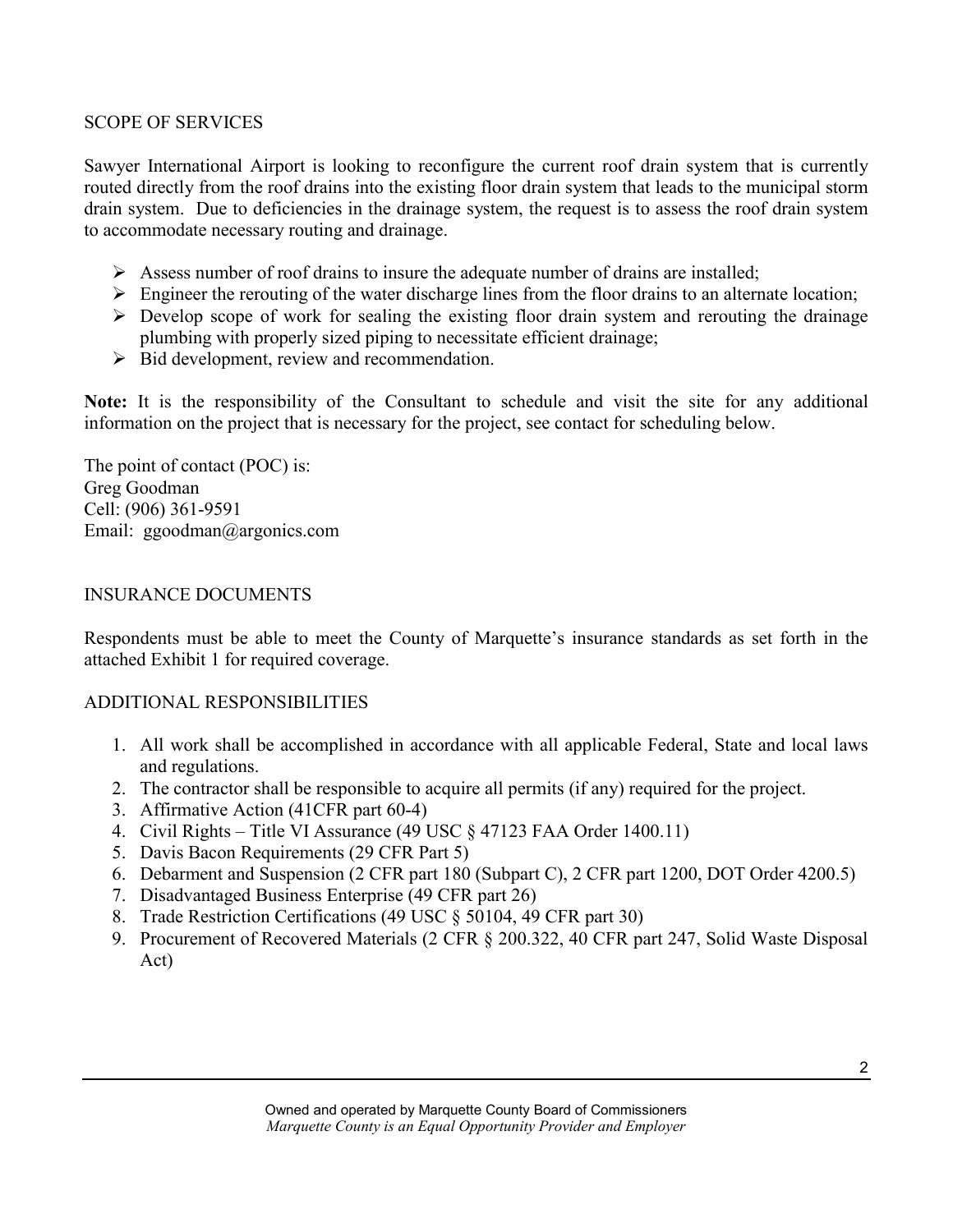Title VI Solicitation Notice:

The County of Marquette, in accordance with the provisions of Title VI of the Civil Rights Act of 1964 (78 Stat. 252, 42 USC §§ 2000d to 2000d-4) and the Regulations, hereby notifies all bidders or offerors that it will affirmatively ensure that any contract entered into pursuant to this advertisement, [select disadvantaged business enterprises or airport concession disadvantaged business enterprises] will be afforded full and fair opportunity to submit bids in response to this invitation and will not be discriminated against on the grounds of race, color, or national origin in consideration for an award.

# FORM OF RESPONSE AND SELECTION

Marquette County considers qualified consultants to be those which demonstrate the appropriate experience, capability, knowledge, and financial wherewithal to implement the program.

As part of Marquette County's determination regarding a consultant's qualifications, the staff will review and analyze the experience and qualifications of the consulting firm and the fees associated as a whole, and provide a recommendation to the County.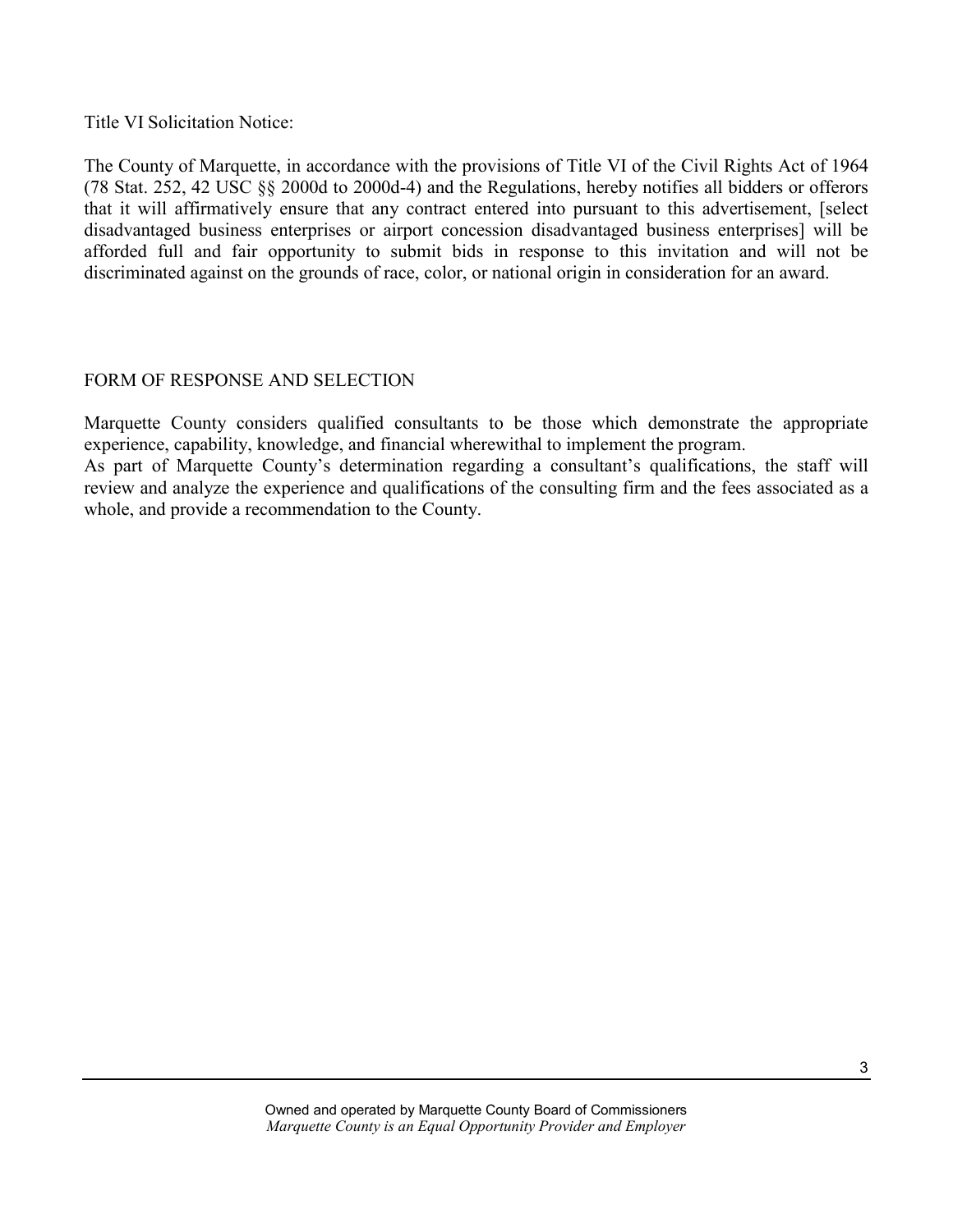PROPOSAL FORM Sawyer International Airport Engineering Services Proponent Name:  $\mathcal{L}_\mathcal{L}$  , which is a set of the set of the set of the set of the set of the set of the set of the set of the set of the set of the set of the set of the set of the set of the set of the set of the set of the set of Address: Email:  $\mathcal{L}_\text{max}$  , and the contribution of the contribution of the contribution of the contribution of the contribution of the contribution of the contribution of the contribution of the contribution of the contribution of t Telephone: Fax:  $\_$ AUTHORIZED SIGNATURE AND TITLE \_\_\_\_\_\_\_\_\_\_\_\_\_\_\_\_\_\_\_\_\_\_\_\_\_\_\_\_\_\_\_\_\_\_\_\_\_\_\_\_\_\_\_\_\_\_\_\_\_\_\_\_\_\_\_\_\_\_\_\_\_\_\_\_\_\_\_\_\_\_\_\_\_\_\_\_\_\_ LUMP SUM AMOUNT FOR BID  $\quad \ \ \, \mathbb{S}$ \_\_\_\_\_\_\_\_\_\_\_\_\_\_\_\_\_\_\_\_\_\_\_\_\_\_\_\_\_\_\_\_\_\_\_\_\_\_\_\_\_\_\_\_\_\_\_\_\_\_\_\_\_\_\_\_\_\_\_\_\_\_\_\_\_\_\_\_\_\_ Dollars Written Amount Proponent Signature: \_\_\_\_\_\_\_\_\_\_\_\_\_\_\_\_\_\_\_\_\_\_\_\_\_\_\_\_\_\_\_\_\_\_\_\_\_\_ Proponents must acknowledge by signature, receipt of addenda if issued. Addendum No. 1 \_\_\_\_\_\_\_\_\_\_\_\_\_\_\_\_\_\_\_\_\_\_\_\_\_\_\_\_\_\_\_\_\_\_\_\_\_ Addendum No. 2\_\_\_\_\_\_\_\_\_\_\_\_\_\_\_\_\_\_\_\_\_\_\_\_\_\_\_\_\_\_\_\_\_\_\_\_\_

> Owned and operated by Marquette County Board of Commissioners *Marquette County is an Equal Opportunity Provider and Employer*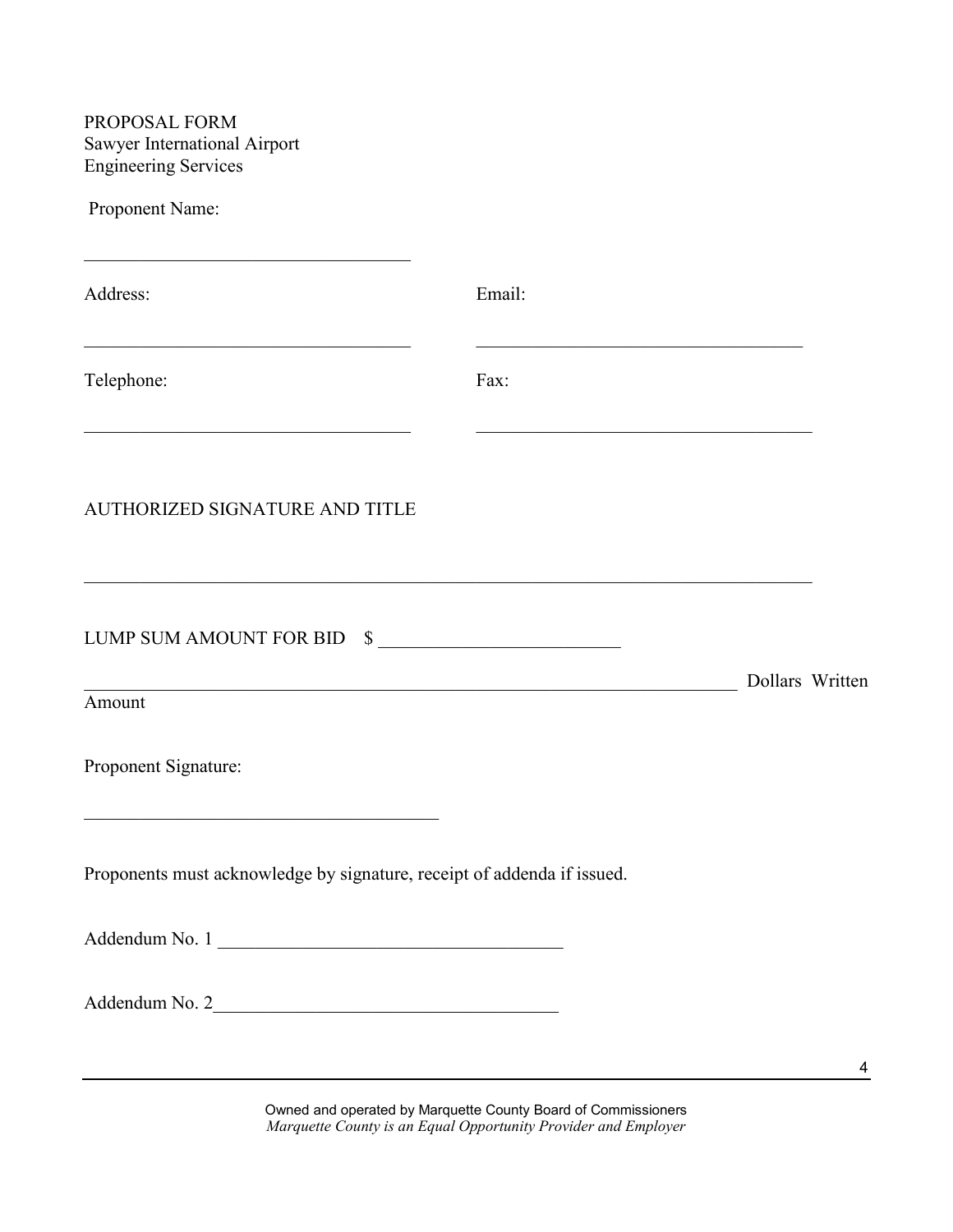# **Exhibit 1**

# **ADDENDUM TO CONTRACT (INSURANCE REQUIREMENTS)**

## **LIABILITY INSURANCE**

**The Contractor shall procure and maintain for the duration of the contract, insurance against claims for injuries to persons or damages to property which may arise from or in connection with the performance of the work hereunder by the Contractor, its agents, representatives, employees, volunteers, or subcontractors.**

## **INSURANCE REQUIREMENTS**

**The insurance coverage required shall be at least as broad as:**

- **1. Commercial General Liability ("occurrence" form).**
- **2. Automobile Liability, "any auto".**
- **3. Workers' Compensation insurance as required by the laws of the state of Michigan and Employer's Liability insurance.**
- **4. Professional Liability (Errors & Omissions).**

## **LIMITS OF INSURANCE**

**The Contractor shall maintain limits on said policy of no less than:**

- **1. Commercial General Liability: \$1,000,000 combined single limit per occurrence for bodily injury, personal injury, and property damage.**
- **2. Automobile Liability: \$500,000 combined single limit per accident for bodily injury and property damage.**
- **3. Worker's Compensation and Employer's Liability: Shall be those limits as required by the Worker's Disability Compensation Act for the state of Michigan and Employer's Liability limits of \$500,000 per occurrence.**
- **4. Professional Liability (Errors & Omissions): \$1,000,000 per occurrence.**

## **DEDUCTIBLES**

**Any deductibles or self-insured retentions must be declared to and approved by the County.**

### **OTHER INSURANCE PROVISIONS**

**The policies are to contain, or be endorsed to contain, the following provisions:**

- **1. Commercial General Liability and Automobile Liability Coverages:**
	- **a. The County, its officers, agents, employees, elected and appointed officials, and volunteers shall be covered as additional insureds as respects: liability arising out of activities performed by or on behalf of the Contractor; products and completed operations of the Contractor; premises owned, occupied or used by the Contractor, or automobiles owned, leased, hired or borrowed by the Contractor. The coverage shall contain no special limitations on the scope of protection afforded to the County, its officers, agents, employees, elected and appointed**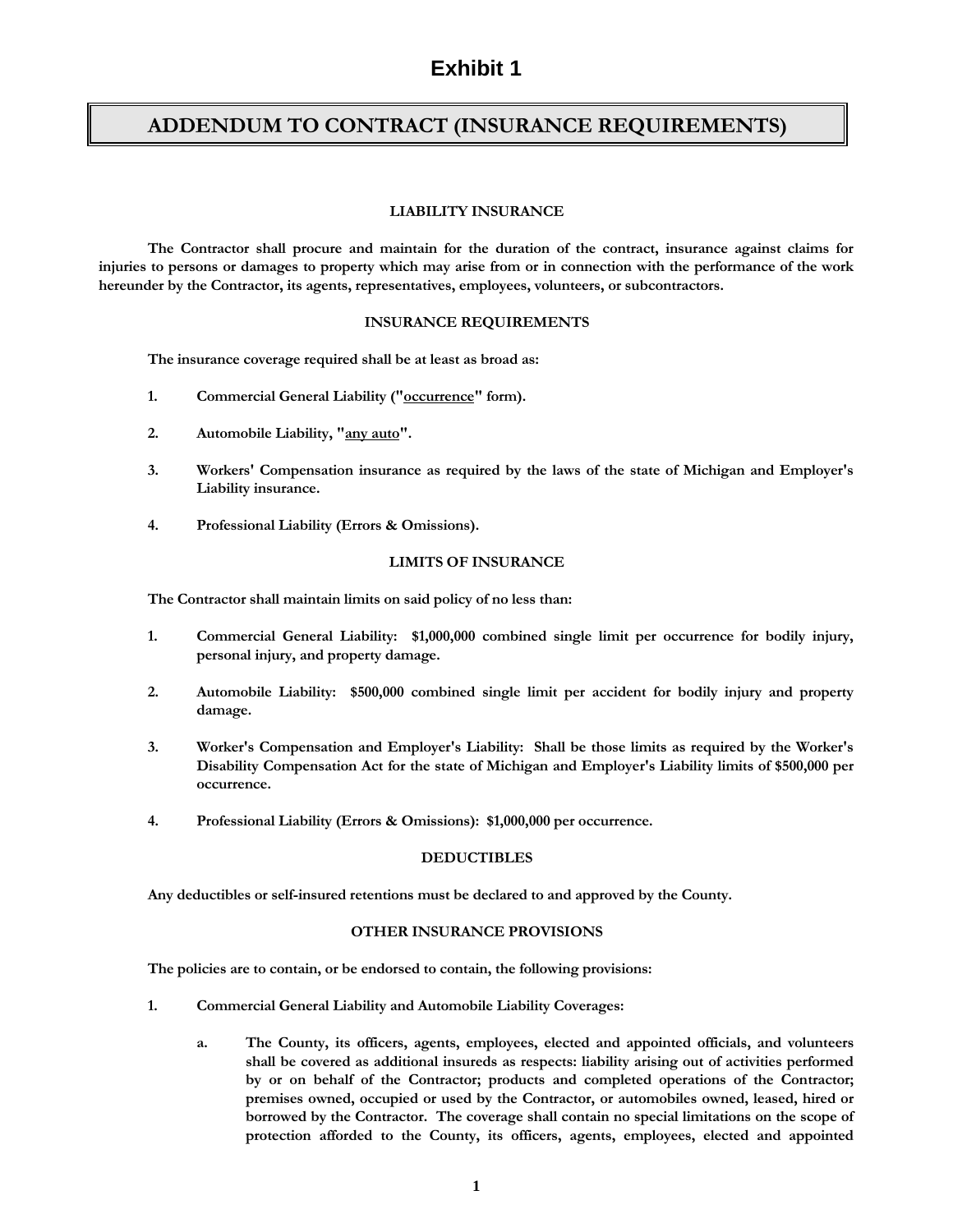**officials, and volunteers.**

- **b. The Contractor's insurance coverage shall be primary insurance as respects the County, its officers, agents, employees, elected and appointed officials, and volunteers. Any insurance or self-insurance maintained by the County, its officers, agents, employees, elected and appointed officials, and volunteers shall be excess of the Contractor's insurance and shall not contribute to it.**
- **c. Any failure to comply with reporting provisions of the policies shall not affect coverage provided to the County, its officers, agents, employees, elected and appointed officials, and volunteers.**
- **d. The Contractor's insurance shall apply separately to each insured against whom claim is made or suit is brought, except with respect to the limits of the insurer's liability.**
- **2. All Coverages:**
	- **a. Contractor hereby releases County from any claim for recovery for any loss or damage which is insured under valid and collectible insurance policies to the extent of any recovery collectible under such insurance. It is further agreed that this waiver shall apply only when permitted by the applicable policy of insurance.**
	- **b. Each insurance policy required by this clause shall be endorsed to state that coverage shall not be suspended, voided, cancelled by either party, reduced in coverage or in limits except after thirty (30) days prior written notice by certified mail, return receipt requested, has been given to the County.**

### **ACCEPTABILITY OF INSURERS**

**Unless otherwise approved by the County, insurers must be identified as authorized and eligible by the Michigan Insurance Bureau. In addition, insurance is to be placed with insurers with a Best's rating of A or better.**

#### **CERTIFICATES/ENDORSEMENTS OF INSURANCE**

**Contractor shall furnish the County with certificates of insurance and with any and all original endorsements affecting coverage required by this contract. The certificates and endorsements for each insurance policy are to be signed by a person authorized by that insurer to bind coverage on its behalf. All certificates and endorsements are to be received and approved by the County before work commences. The County reserves the right to require complete, certified copies of all required insurance policies, at any time.**

**Contractor shall include all subcontractors as insureds under its policies or shall furnish separate certificates and endorsements for each subcontractor. All coverages for subcontractors shall be subject to all of the requirements stated herein.**

**The said certificates and endorsements shall be forwarded with the contract number to the individual identified below:**

### **CONTRACT NUMBER\_\_\_\_\_\_\_\_\_\_\_\_\_\_\_\_\_\_\_\_**

**Lisa Hammill Stone, Risk Manager 234 West Baraga Avenue Marquette, MI 49855 (906) 225-8165 or Fax (906) 225-8155**

#### **ACCEPTANCE OF CERTIFICATE**

 **Acceptance of any certificate(s) and/or endorsement(s) of insurance by the County does not waive the insurance requirements provided in the foregoing paragraphs. Should the County sustain any loss or be required to pay any claim as a result of the Contractor's failure to obtain or maintain insurance as is required by this contract, the**